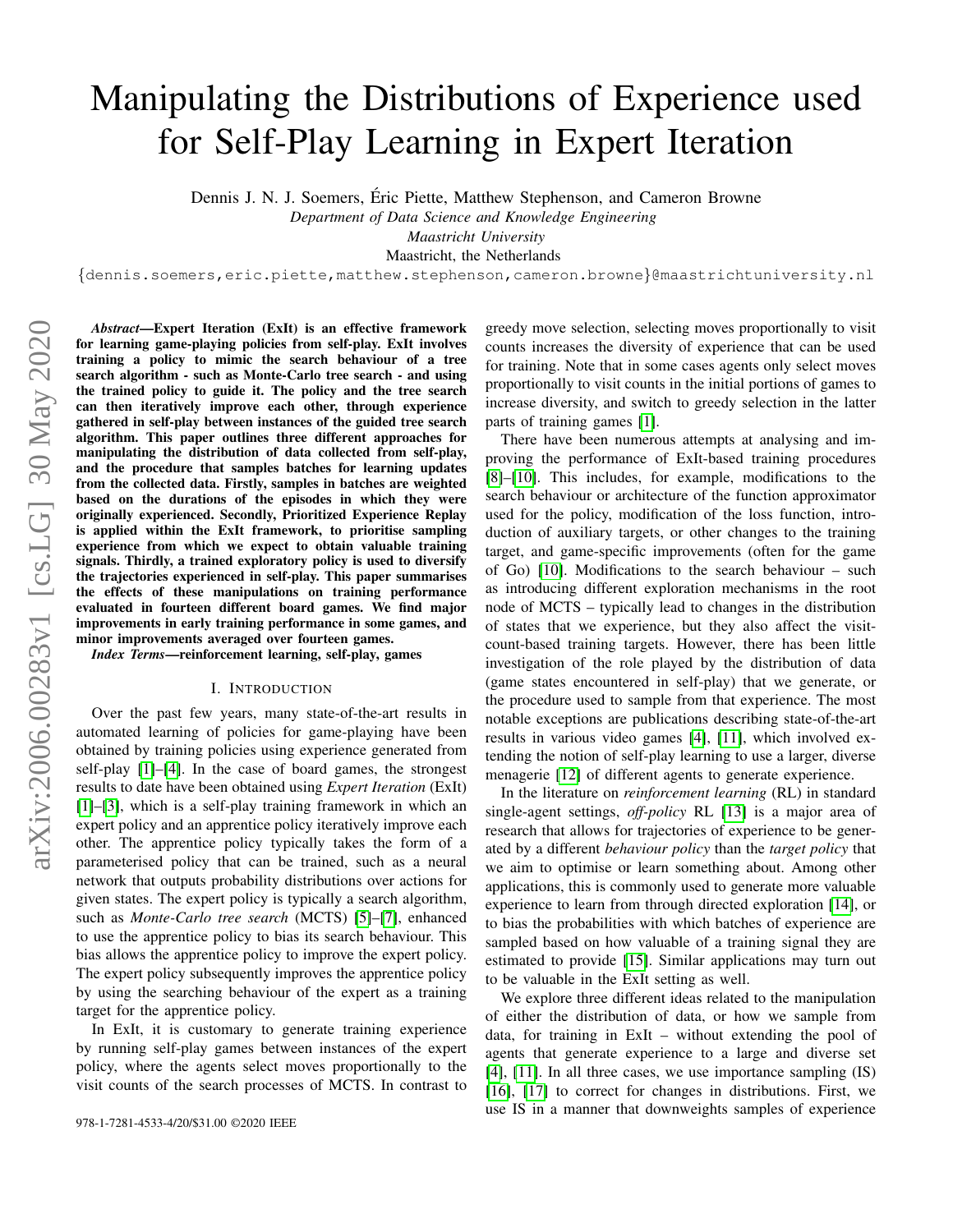generated in longer episodes during self-play, and upweights samples of experience generated in shorter episodes. Intuitively, this makes every *episode* equally "important" for the training objective, rather than making every *game state* equally important. Second, we explore the application of *Prioritized Experience Replay* [\[15\]](#page-7-11) in ExIt. Samples of experience that are estimated to provide a valuable training signal are sampled more frequently than they would under uniform sampling, and IS is used to correct for the changed sampling strategy. Third, we train a simple policy to navigate towards game states in which the apprentice policy deviates significantly from the expert policy, and mix this policy with the standard policy that samples moves proportionally to visit counts for the purpose of move selection in self-play. This changes the distribution of data that we expect to see in the experience buffer, and we investigate the use of IS to correct for this change.

An empirical evaluation using fourteen different board games reveals major effects on training performance in individual games – in particular improvements in early stages of training. In later stages of training, there are some games where performance degrades, but the average performance over all games is still improved.

A formalisation of the problem setting, and background information on MCTS and IS, are provided in Section [II.](#page-1-0) Section [III](#page-2-0) explains implementation details of ExIt. Section [IV](#page-2-1) discusses the use of IS in ExIt. Sections [V,](#page-3-0) [VI,](#page-3-1) and [VII](#page-4-0) describe the three proposed extensions. The experimental setup and results are explained in Section [VIII,](#page-4-1) and discussed in Section [IX.](#page-6-0) Finally, Section [X](#page-6-1) concludes the paper.

# II. BACKGROUND

<span id="page-1-0"></span>In this section, we formalise the standard framework of Markov decision processes and related concepts used throughout the paper. We use bold symbols – typically lowercase  $(\pi,$  $\theta$ ), but sometimes uppercase  $(\mathcal{M})$  – to denote vectors.

#### *A. Markov decision processes*

Markov decision processes (MDPs) are a standard framework for modelling problems in which an agent perceives and acts in an environment, and is awarded rewards depending on the states it reaches and/or the actions it takes. It is commonly used throughout RL literature [\[13\]](#page-7-9).

Every MDP consists of a finite set of states  $S$ , a finite set of actions  $A$ , a transition function  $P$ , and a reward function R. At discrete time steps  $t = 0, 1, \ldots$ , the agent observes the current state  $S_t \in \mathcal{S}$ , selects an action  $A_t \in \mathcal{A}$ , transitions into a new state  $S_{t+1}$ , and observes a reward  $R_{t+1}$ . The transition function P gives the probability  $P(s, a, s') = Pr\{S_{t+1} = s' \mid$  $S_t = s, A_t = a$  for the agent to transition into any new state s' given a previous state  $S_t = s$  and a selected action  $A_t = a$ . Similarly, the reward function R gives the probability  $\mathcal{R}(s, a, s', r) = \Pr\{R_{t+1} = r \mid S_t = s, A_t = a, S_{t+1} = s'\}$ for any arbitrary real number  $r \in \mathbb{R}$  to be observed as a reward in that time step.

Because it simplifies notation, we assume that every episode starts in the same initial state  $S_0 = s_0$ , but all the theory

can trivially be extended to the case where the initial state is sampled from some fixed distribution. We are primarily interested in domains with episodes of finite length, but use sums  $\sum_{t=0}^{\infty}$  over infinite numbers of time steps throughout most of the paper – which covers infinite-duration episodes. Finite-duration episodes, of length  $T$ , are still covered by setting all rewards  $R_{t+1>T}$  after T time steps passed to 0.

A policy  $\pi$  is a function that, given a state s and an action a, produces a probability  $0 \leq \pi(s, a) \leq 1$  for the policy to choose to execute  $a$  in  $s$ . Note that we require policies to yield probability distributions over all actions;  $\sum_{a \in \mathcal{A}} \pi(s, a) = 1 \quad \forall s \in \mathcal{S}$ . We use  $\pi(s)$  to denote a vector of probabilities for all possible entries  $a \in A$ . We assume that all policies automatically set probabilities of any illegal actions to 0.

The *value* of a state s under a policy  $\pi$ , denoting the (discounted) cumulative rewards that we expect to obtain when sampling actions from  $\pi$  after reaching s, is given by;

$$
V^{\pi}(s) \doteq \mathbb{E}\left[\sum_{t=0}^{\infty} \gamma^t R_{t+1} \mid A_{t' \leq t} \sim \pi\right],\tag{1}
$$

where  $0 \le \gamma \le 1$  denotes a discount factor. In infinitely long episodes, we require  $\gamma$  < 1 to guarantee that all states have finite value. In the practical implementations and experiments described in this paper, we only use finite-duration episodes and simply take  $\gamma = 1$ . The notation  $A_{t' \leq t}$  denotes that all actions  $A_{t'}$  for  $t' \leq t$  are sampled from  $\pi$ . Note that this expectation, and various other expectations throughout the paper, formally also depend on the choice of initial state  $s_0 = S_0$ . This dependence is left implicit for notational brevity.

When applying this framework to multi-player, adversarial games, we generally do so from the "perspective" of a single player at a time, which is oblivious to the presence of other agents and simply treats them as a part of the "environment". This means that states in which other players are to move are skipped over, and the influence of other agents on the probabilities with which we reach states (through their policies) is merged with the environment's transition dynamics  $P$ .

#### *B. Monte-Carlo tree search*

Monte-Carlo tree search (MCTS) [\[5\]](#page-7-3)–[\[7\]](#page-7-4) is a tree search algorithm that gradually builds up (typically in an asymmetric fashion) its search tree over multiple iterations. During every iteration, MCTS traverses the tree that has been built up so far, using a *selection* strategy that balances *exploitation* of parts of the search tree that appear promising so far, and *exploration* of parts of the search tree that have not yet been sufficiently explored in previous iterations. The search tree is typically expanded by a single node in the area reached by this selection strategy. A fast, (semi-)random *play-out* strategy is typically used to roll out all the way to a terminal game state, which then yields a (highly noisy) estimate of the value of all states traversed in the current iteration. This value is backpropagated through the tree, and may be used to inform the selection strategy in subsequent iterations. The number of iterations that traversed through any given node during the search process is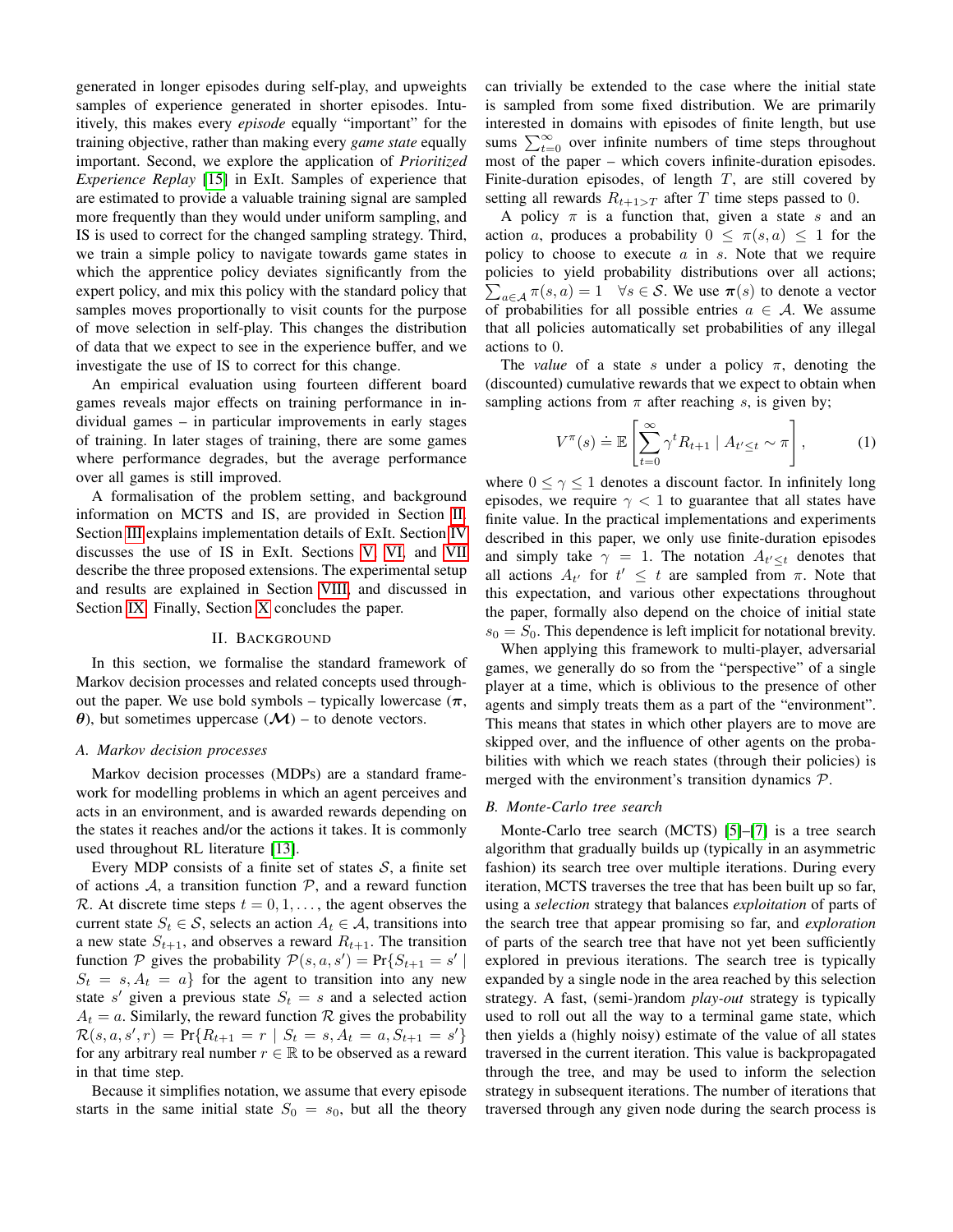referred to as the *visit count* of that node. Note that MCTS is not restricted to the MDP framework, and can account for the actions that other agents with opposing interests may take.

#### <span id="page-2-3"></span>*C. Importance sampling*

Importance sampling (IS) [\[16\]](#page-7-12), [\[17\]](#page-7-13) is a standard technique to correct for differences between two distributions when using samples from one distribution to estimate expectations from another distribution. Suppose that we collect a set of  $n$  samples  ${x_k | 1 \leq k \leq n}$  from a distribution  $\mu$ , and wish to estimate the expected value  $\mathbb{E}_{\pi}[x]$  under a different distribution  $\pi$ . Let  $\mu(x_k)$  denote the probability of observing  $x_k$  under  $\mu$ , and  $\pi(x_k)$  the probability of observing  $x_k$  under  $\pi$ . Then, the *importance sampling ratios*  $\rho_k = \frac{\pi(x_k)}{\mu(x_k)}$  $\frac{\pi(x_k)}{\mu(x_k)}$  can be used to compute an estimator  $\hat{x}$  for  $\mathbb{E}_{\pi}[x]$ :

$$
\hat{x} = \frac{\sum_{k=1}^{n} \rho_k x_k}{n} \approx \mathbb{E}_{\pi} [x]. \tag{2}
$$

This estimator is unbiased, but often exhibits high variance. This becomes particularly problematic in off-policy RL applications [\[18\]](#page-7-14), [\[19\]](#page-7-15), where sequences of multiple IS ratios – correcting for differences between policies across sequences of multiple time steps – are often all multiplied together. An alternative to this estimator, referred to as the *weighted importance sampling* (WIS) estimator, is given by:

<span id="page-2-4"></span>
$$
\hat{x} = \frac{\sum_{k=1}^{n} \rho_k x_k}{\sum_{k=1}^{n} \rho_k}.
$$
\n(3)

Estimators of this form are not unbiased, but have substantially lower variance and are often found to perform better in practice – also in off-policy RL applications [\[18\]](#page-7-14), [\[20\]](#page-7-16).

### III. EXPERT ITERATION

<span id="page-2-0"></span>Expert Iteration (ExIt) [\[1\]](#page-7-0), [\[2\]](#page-7-17) is the self-play training framework for which an intuitive description was provided in Section [I.](#page-0-0) This section provides a few implementation details that are particularly important for the remainder of this paper.

We aim to train a parameterised policy  $\pi_{\theta}$ , with parameters  $\theta$ . These are often the parameters of a deep neural network [\[1\]](#page-7-0)–[\[3\]](#page-7-2), [\[8\]](#page-7-5)–[\[10\]](#page-7-6), but in the empirical evaluation in this paper we focus on simpler linear function approximators. This makes it computationally feasible to perform our evaluations in *general game playing* settings, using a wide variety of games as test domains. The theoretical aspects of this paper are written to facilitate either form of function approximation. Let  $\phi(s, a)$  denote a feature vector for the state-action pair  $(s, a)$ . For every such pair, in any given game state  $s$ , we compute a logit  $z(s, a) = \hat{\theta}^\top \phi(s, a)$ . The policy's probabilities  $\pi_{\theta}(s, a)$ are then given by a softmax over all the action logits:

$$
\pi_{\theta}(s, a) = \frac{\exp z(s, a)}{\sum_{a' \in \mathcal{A}} \exp z(s, a')}.
$$
\n(4)

Experience is generated by playing games of self-play between identical MCTS agents, which use  $\pi_{\theta}$  to guide their search. We use the same selection strategy as AlphaGo

Zero [\[1\]](#page-7-0), which traverses the tree by traversing edges that correspond to actions  $a_{PUCT}$  selected according to:

<span id="page-2-5"></span>
$$
a_{PUCT} = \underset{a}{\operatorname{argmax}} \,\hat{Q}(s,a) + C_{PUCT} \frac{\pi_{\theta}(s,a) \sqrt{\sum_{a'} N(s,a')}}{1 + N(s,a)},\tag{5}
$$

where s denotes the state of the current node,  $\hat{Q}(s, a)$  denotes the current value estimate of executing  $a$  in  $s$  as estimated by the MCTS process so far, and  $N(s, a)$  denotes the visit count of the edge that is traversed by executing  $a$  in  $s$ . Contrary to most related work with ExIt, we do not use a statevalue function approximator, and only backpropagate values resulting from playouts executed using  $\pi_{\theta}$ . This eliminates the need for learning a strong state-value function.

In the self-play games, agents select moves proportional to the visit counts along edges from the root node after executing an MCTS search process for a fixed number of iterations. Suppose that we built up a search tree by running MCTS from a root node with a root state s. Then, we can formally define a policy  $\mathcal{M}_s$ , that assigns probabilities  $\mathcal{M}_s(s, a)$  as follows:

$$
\mathcal{M}_s(s,a) = \frac{N(s,a)}{\sum_{a'} N(s,a')},\tag{6}
$$

where  $N(s, a)$  denotes the final visit counts after searching.

Experience in self-play is generated by, for every encountered state s, running an MCTS process rooted in s, and selecting an action by sampling from  $\mathcal{M}_s(s)$ . A tuple containing s,  $\mathcal{M}_s(s)$ , and any other data required for training, is stored in a limited-capacity experience buffer that discards the oldest entries first when the maximum capacity is reached.

Training is typically done by uniformly sampling batches of experience tuples with states s from the buffer, and taking gradient descent steps to minimise the cross-entropy between apprentice policy  $\pi_{\theta}(s)$  and expert policy  $\mathcal{M}_s(s)$ . The loss, estimated by averaging over a batch of size  $N$ , is given by:

<span id="page-2-2"></span>
$$
\mathcal{L}_{CE} \approx \frac{1}{N} \sum_{i=1}^{N} \mathcal{M}_{s_i}(s_i)^{\top} \log \pi_{\theta}(s_i).
$$
 (7)

It is common to include an  $L_2$  regularisation term [\[1\]](#page-7-0), [\[3\]](#page-7-2), but this is omitted in this paper, as our use of relatively simple function approximators and significantly lower training times reduces the risk of overfitting.

# IV. IMPORTANCE SAMPLING IN EXIT

<span id="page-2-1"></span>Suppose that an experience buffer is filled with tuples of experience corresponding to all states  $s_i$  encountered in selfplay, as described above. If the MCTS agent used to generate experience remains fixed, the weightings  $d^{\mathcal{M}}(s)$  with which we expect to observe states  $s$  in the buffer is then given by:

$$
d^{\mathcal{M}}(s) \doteq \sum_{t=0}^{\infty} \Pr\{S_t = s \mid A_{t' < t} \sim \mathcal{M}_{S_{t'}}\}.
$$
 (8)

The standard approach of sampling batches to estimate the gradients for gradient descent updates uniformly from this buffer then yields an expected probability of  $p(s)$  =  $\frac{d^{\mathcal{M}}(s)}{\sum_{s'} d^{\mathcal{M}}(s)}$  $\frac{d^{N}(s)}{s^{l} d^{M}(s^{l})}$  for a tuple containing any particular state s to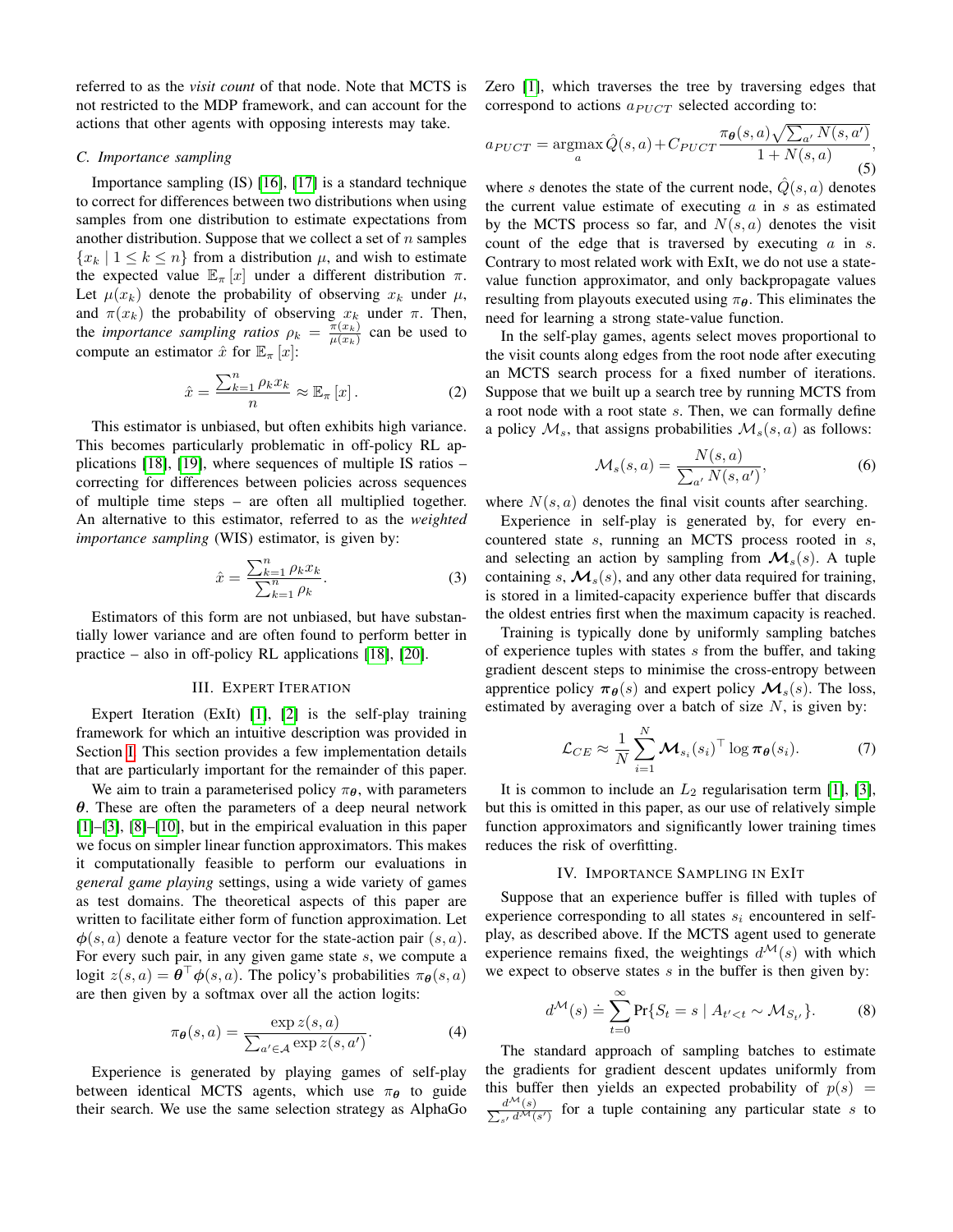be sampled. Note that the assumption that the MCTS agent used to generate experience remains fixed is a simplifying assumption. In practice, the agent's behaviour is gradually modified by updating the apprentice policy  $\pi_{\theta}$ , while retaining old experience generated using older versions of the policy in the experience buffer until they are discarded due to the limited capacity of the buffer.

Sampling states according to these probabilities  $p(s)$  implies that, in expectation, the cross-entropy loss that we estimate using Equation  $(7)$  – and therefore optimise – is given by:

<span id="page-3-2"></span>
$$
\mathcal{L}_{CE} = \sum_{s \in \mathcal{S}} p(s) \left( \mathcal{M}_s(s)^\top \log \pi_{\theta}(s) \right). \tag{9}
$$

# <span id="page-3-3"></span>*A. Optimising for a different data distribution*

Generating data (experience) as described above is the most common procedure, and has produced state-of-the-art results empirically [\[1\]](#page-7-0), [\[3\]](#page-7-2), but it is not certain that the optimal loss function is one that weights states s by  $p(s)$  as in Equation [\(9\)](#page-3-2). It is possible that different weightings may perform better. If we have *target probabilities*  $\omega(s)$  that we expect to work better than  $p(s)$  in Equation [\(9\)](#page-3-2), we may use IS ratios  $\rho(s) = \frac{\omega(s)}{p(s)}$  (as described in Subsection [II-C\)](#page-2-3) to estimate appropriate gradients – without requiring a change in how ExIt generates experience.

# <span id="page-3-4"></span>*B. Optimising with a different data distribution*

Even if we expect the cross-entropy loss function in Equa-tion [\(9\)](#page-3-2), where states s are weighted by  $p(s)$ , to be the optimal one to optimise. It is still possible that approaches leading to experience buffers with different data distributions, or approaches that sample from it in a different (non-uniform) manner, may be expected to perform more successfully. By using  $\mu(s)$  to denote the new probability for any state s to be sampled due to a modified data-generating or sampling procedure, we can specify IS ratios  $\rho(s) = \frac{p(s)}{\mu(s)}$  to estimate appropriate gradients for the optimisation of Equation [\(9\)](#page-3-2). This holds even if ExIt has been modified to store (or sample from) experience in a different way.

# <span id="page-3-0"></span>V. WEIGHTING ACCORDING TO EPISODE DURATIONS

One of the original publications on ExIt [\[2\]](#page-7-17) describes only storing *a single state* s in the experience buffer *for every full episode* experienced in self-play. The primary motivation for this was to break correlations in the data, because states that occurred in the same episode may be highly correlated. For a similar reason, the value network of AlphaGo [\[21\]](#page-7-18) was trained from data containing only one state per game of selfplay. In contrast, AlphaGo Zero [\[1\]](#page-7-0) and AlphaZero [\[3\]](#page-7-2) were trained using buffers that contained all states observed in selfplay. Presumably, the improvements in sample efficiency were found to outweigh possible detriments due to correlated data.

Aside from the observation that storing only a single state per episode breaks correlations, it also has a different effect on the data distribution; it ensures that every episode is represented "equally" by a single state. When storing all states, longer-duration episodes may be argued to be "overrepresented" due to having more states. When storing all states in experience buffers, and therefore preserving sample efficiency, we can treat the data distribution where every episode – regardless of duration – is equally represented as target distribution, and use IS ratios to correct for the potential issue of overrepresentation of states from long episodes.

Let  $T$  denote the duration of one particular episode. If we were to only include a single state from this episode in the experience buffer, the probability for any particular state s to be selected would be  $\frac{1}{T}$ . Recall that  $d^{\mathcal{M}}(s)$  denotes the relative weightings with which we expect to observe states  $s$  when storing every state per episode, leading to probabilities  $p(s)$ after dividing by  $\sum_{s'} d^{\mathcal{M}}(s')$  for normalisation. The relative weightings  $d_{single}^{\mathcal{M}}(s)$  with which states would be observed if we only stored a single state per episode are given by  $d_{single}^{\mathcal{M}}(s) = \frac{1}{\mathbb{E}[T|s \text{ observed}]} d^{\mathcal{M}}(s)$ , where  $\mathbb{E}[T \mid s \text{ observed}]$ denotes the expected duration of episodes in which  $s$  is observed. Normalising to probabilities leads to the following target probabilities  $\omega(s)$ :

$$
\omega(s) = \frac{\mathbb{T}}{\mathbb{E}[T \mid s \text{ observed}]} \frac{d^{\mathcal{M}}(s)}{\sum_{s'} d^{\mathcal{M}}(s')}
$$

$$
= \frac{\mathbb{T}}{\mathbb{E}[T \mid s \text{ observed}]} p(s), \qquad (10)
$$

where  $T$  denotes the expected duration of any episode in ExIt. As described in Subsection [IV-A,](#page-3-3) this means that we can

use IS ratios  $\rho(s)$  given by:

$$
\rho(s) = \frac{\omega(s)}{p(s)} = \frac{\mathbb{T}}{\mathbb{E}[T \mid s \text{ observed}]} p(s) \frac{1}{p(s)}
$$

$$
= \frac{\mathbb{T}}{\mathbb{E}[T \mid s \text{ observed}]}.
$$
(11)

In practice, the empirical duration  $T$  of the episode in which any particular state s was observed can be stored in the experience buffer along with s, and used as an unbiased estimator of  $E[T \mid s$  observed. We keep track of a moving average Tˆ of episode durations during self-play as an estimator for T. Recent episodes are given a higher weight than old episodes in this moving average, because our MCTS agent is not stationary in practice due to its use of the apprentice policy (which is trained over time). More concretely, after completing the  $i^{th}$  episode with a duration  $T_i$ , we update  $\hat{T}$  as follows:

$$
u_i \leftarrow 0.95u_{i-1} + 1 \qquad (u_0 \doteq 0)
$$
  

$$
\hat{\mathbb{T}} \leftarrow \hat{\mathbb{T}} + \frac{1}{u_i}(T_i - \hat{\mathbb{T}}).
$$
 (12)

#### VI. PRIORITIZED EXPERIENCE REPLAY

<span id="page-3-1"></span>Prioritized Experience Replay (PER) [\[15\]](#page-7-11) is an approach that samples batches of experience in a non-uniform manner. Elements from a larger replay buffer are sampled more frequently if they are expected to perform a valuable training signal, and less frequently if a trained model already appears to provide accurate predictions for them. It is commonly used in value-based RL approaches, where it has been found to be one of the most valuable extensions [\[22\]](#page-7-19) for DQN [\[23\]](#page-7-20).

In PER, tuples of experience  $i$  in a replay (or experience) buffer are assigned *priority levels*  $p_i$ . When sampling batches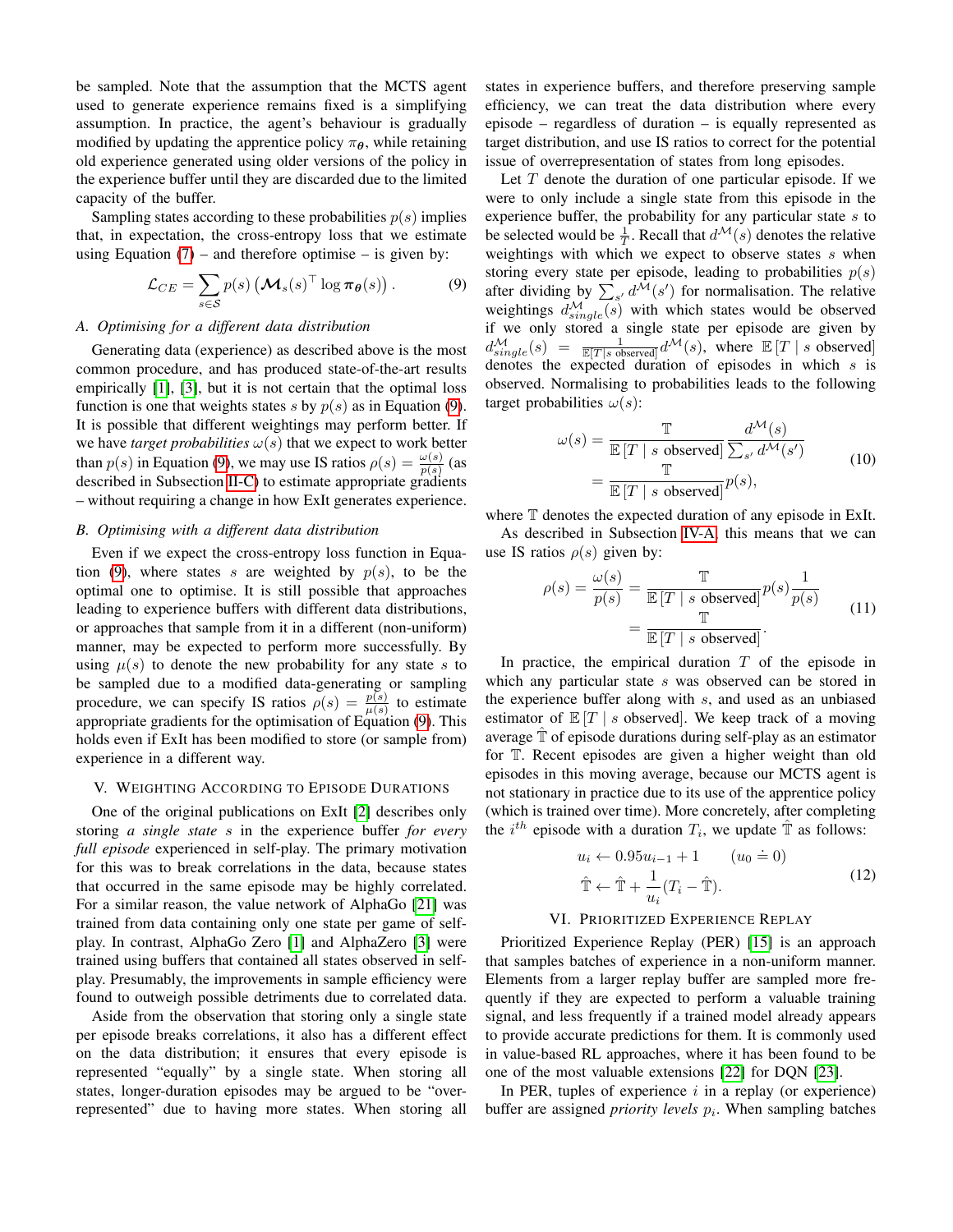from the buffer for training, tuples  $i$  are sampled with probability  $P(i) = \frac{p_i^{\alpha}}{\sum_k p_k^{\alpha}}$ . The exponent  $\alpha$  is a hyperparameter, where  $\alpha = 0$  leads to uniform sampling, and  $\alpha > 0$  causes tuples with higher priority levels to be sampled more frequently. Sampling according to these probabilities can be implemented efficiently using a binary tree structure [\[15\]](#page-7-11).

When applied to value-based RL, priority levels are typically assigned based on the absolute values of the *temporal difference* errors, which may intuitively be interpreted as the magnitudes of the mistakes made by a value function approximator for given tuples of experience. For the optimisation of the cross entropy loss (Equation [\(9\)](#page-3-2)) considered in this paper, we similarly assign priorities based on the differences between apprentice and expert distributions.

Let  $s_i$  denote a state that occurs in our experience buffer, with an expert distribution  $\mathcal{M}_s(s)$  over all actions, and an apprentice distribution  $\pi_{\theta}(s)$ . As in the original PER implementation [\[15\]](#page-7-11), the priority level is simply set equal to the maximum priority level across all existing tuples of experience if  $s_i$  is newly entered (i.e. if we have not yet used it for even a single update). After using  $s_i$  for an update, its new priority level  $p_i$  is set by summing up the absolute differences between the distributions for all actions:

$$
p_i = \sum_{a \in \mathcal{A}} |\mathcal{M}_{s_i}(s_i, a) - \pi_{\theta}(s_i, a)|. \tag{13}
$$

We also considered using only the maximum absolute error, rather than the sum, or simply using the cross-entropy loss  $\mathcal{M}_s(s)^\top \log \pi_\theta(s)$  as a priority level. We decided against using the maximum absolute error, because that tends to be a (decreasing) function of the number of legal actions in a state, more so than an indication of how well a policy performs. The cross-entropy loss was not used because its absolute value may be arbitrarily large, which can lead to instability.

As in the original PER [\[15\]](#page-7-11), we compute IS ratios  $\rho(s_i)$  for sampled states  $s_i$  using:

$$
\rho(s_i) = \left(\frac{1}{N} \frac{1}{P(i)}\right)^{\beta},\tag{14}
$$

where  $N$  is the total number of tuples in the experience buffer. The exponent  $\beta$  is a hyperparameter, where  $\beta = 0$  leads to no corrections for bias, and  $\beta = 1$  fully corrects for the changes in sampling probabilities as described in Subsection [IV-B.](#page-3-4) For improved stability, we also divide all IS ratios  $\rho(s_i)$  in any batch by the maximum IS ratio across that batch [\[15\]](#page-7-11).

Note that the original PER publication [\[15\]](#page-7-11) describes multiplying the IS ratios with the temporal-difference errors in Q-learning updates, which yields WIS estimators [\[20\]](#page-7-16). In the case of the cross-entropy losses considered in this paper, we multiply the IS ratios with the full cross-entropy loss. Obtaining a WIS estimator still requires explicitly constructing an estimator of the form in Equation [\(3\)](#page-2-4).

#### VII. CROSS-ENTROPY EXPLORATION

<span id="page-4-0"></span>The intuition behind PER is that states  $s$  for which the apprentice policy's distribution  $\pi_{\theta}(s)$  does not yet approximate the expert policy's distribution  $\mathcal{M}_s(s)$  may be especially

valuable to learn from. This intuition does not only have to apply to the stage where we sample collected experience from a buffer, but may also inform how we should collect experience in the first place. It may be beneficial for learning to actively seek out states in self-play that lead to large differences between the two policies. We refer to this idea as Cross-Entropy Exploration (CEE).

More concretely, we train an additional policy  $\mu$  using REINFORCE [\[24\]](#page-7-21). At every time step t in an episode,  $\mu$ obtains the sum of absolute differences between probabilities assigned to all actions by the expert and apprentice as a reward:

$$
R_{t+1} = \sum_{a \in \mathcal{A}} |\mathcal{M}_{S_t}(S_t, a) - \pi_{\theta}(S_t, a)|. \tag{15}
$$

This means that  $\mu$  is trained to navigate towards states that (eventually) lead to large errors for the apprentice distribution. Note that – unlike typical rewards used in games such as "wins" or "losses" – these rewards are invariant to the state's current mover. This means that we can collect rewards from *all* encountered states, rather than only from those corresponding to a specific player. This policy is trained using a discount factor  $\gamma = 0.99$ .

In self-play, we no longer sample actions proportionally to the visit counts of MCTS, but we sample actions from a mixed distribution with action-probabilities  $0.9\mathcal{M}_s(s,a)+0.1\mu(s,a)$ . A correction for the modified probabilities for a single step requires an IS ratio  $\rho(S_t) = \frac{\mathcal{M}_{S_t}(S_t, A_t)}{0.9\mathcal{M}_{S_t}(S_t, A_t) + 0.1\mu(S_t, A_t)}$ .  $\mathcal{M}_{S_t}(S_t, A_t)$ As in multi-step off-policy RL settings [\[18\]](#page-7-14), [\[19\]](#page-7-15), longer trajectories of multiple time steps with a modified behaviour policy require a product of many such IS ratios. For improved stability – and to avoid cases where large portions of entire episodes become completely useless when  $\mathcal{M}_{S_t}(S_t, A_t) = 0$ but  $\mu(S_t, A_t) > 0$  – we truncate these (products of) IS ratios to always lie in [0.1, 2]. This comes at the cost of some bias.

### VIII. EXPERIMENTS

<span id="page-4-1"></span>This section describes experiments used to empirically evaluate the effects of weighting states according to episode durations (WED), Prioritized Experience Replay (PER), and Cross-Entropy Exploration (CEE) on the performance of agents with policies trained using ExIt.

# *A. Setup*

We use fourteen different board games, implemented in the Ludii general game system [\[25\]](#page-7-22); Amazons, Ard Ri, Breakthrough, English Draughts, Fanorona, Gomoku, Hex, Knightthrough, Konane, Pentalath, Reversi, Surakarta, Tablut, and Yavalath. These are all two-player, deterministic, perfect information board games, but otherwise varied in mechanics and goals. Ard Ri and Tablut are highly asymmetric games.

For each of WED, PER, and CEE, we run a training run of ExIt for 200 games of self-play. We also include a standard ExIt run (without any of the extensions discussed in this paper), an additional run of CEE without performing any IS corrections, and a training run that uses WED, PER, and CEE (without IS) simultaneously. Policies use local patterns [\[26\]](#page-7-23) as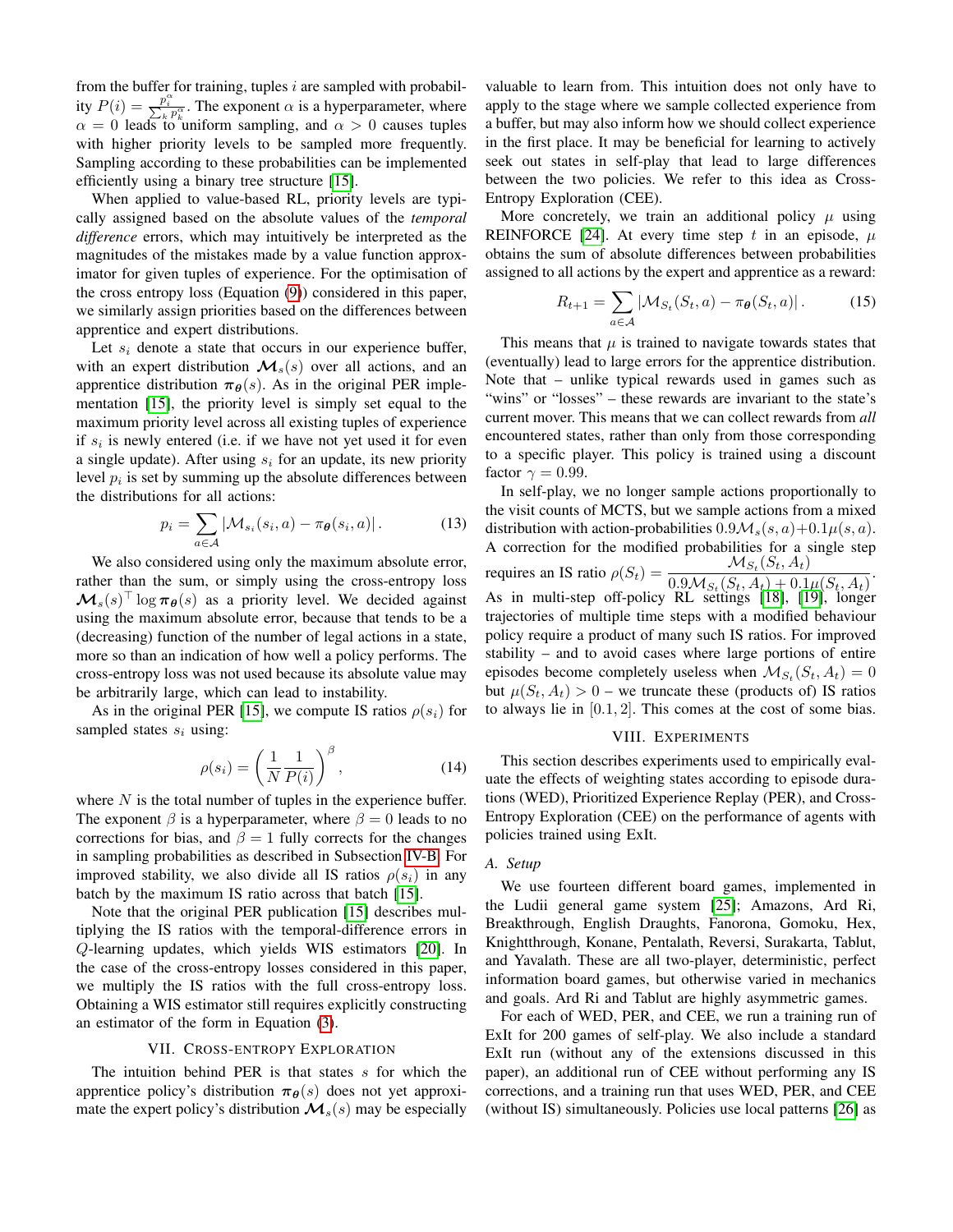binary features for state-action pairs. We start every training run with a limited set of "atomic" features, and add one feature to every feature set after every full game of self-play [\[27\]](#page-7-24). Because we include asymmetric games, we use separate feature sets, separate experience buffers, and train separate feature weights, per player number (or colour). Experience buffers have a maximum capacity of 2500 states. Policies are trained by taking a gradient descent step at the end of every time step in self-play, using a centred variant [\[28\]](#page-7-25) of RMSProp as optimiser, and batches of 30 states to estimate gradients.

PER uses  $\alpha = \beta = 0.5$  for its hyperparameters. These are the default values for PER in the Dopamine framework [\[29\]](#page-7-26). In all cases where IS is used for WED, PER, or CEE, we use WIS estimators of the form in Equation [\(3\)](#page-2-4) to estimate gradients. The unbiased, higher-variance ordinary IS estimators were found not to perform as well in preliminary experiments.

For every training run, we store checkpoints of feature sets and trained weights after 1, 51, 101, 151, and 200 games of self-play, leading to five different versions of each of the following: ExIt (no extensions), WED, PER, CEE, CEE (No IS), and WED + PER + CEE (No IS), for a total of 30 trained agents. In evaluation games, we also add two more non-learning agents as benchmarks: UCT (a standard UCT [\[7\]](#page-7-4) implementation), and MC-GRAVE (an implementation of GRAVE [\[30\]](#page-7-27) without exploration term in the selection phase), for a total of 32 agents participating in evaluation games.

The total of 32 agents participating in evaluation games.<br>UCT uses a value of  $\sqrt{2}$  for its exploration constant. All of the trained agents use  $C_{PUCT} = 2.5$  in Equation [\(5\)](#page-2-5). All variants of MCTS re-use relevant parts of search trees from previous searches, and run 800 iterations per move – in training as well as evaluation games. The use of 800 iterations is consistent with AlphaZero [\[3\]](#page-7-2). Value estimates in all variants of MCTS lie in [−1, 1]. Unvisited nodes are always estimated to have a value equal to the value estimate of their parent, except in MC-GRAVE where unvisited nodes get a value estimate of 10, 000. In evaluation games, all agents select the action that maximises the visit count (breaking ties randomly).

For every game, we run 120 evaluation matches for every possible (unordered) pair of agents that could be sampled – with replacement – from the total pool of 32 agents. Every agent plays each side of its matchup in half of the evaluation games (i.e. 60 out of 120).

# *B. Results*

The thick lines in Fig. [1](#page-5-0) depict the average win percentages of each of the 30 different (checkpoints of) learning agents across all games against all 31 possible opponents. Different checkpoints of the same training run are connected, forming learning curves. The two non-learning agents (UCT and MC-GRAVE) are drawn as horizontal lines. The fourteen thin lines depict similar learning curves for  $WED + PER + CEE$  (No IS) for individual games (i.e., not averaged over all games), and only use ExIt at equal training checkpoints as opponent (i.e., not averaged over all opponents).

While these win percentages offer some insight into relative playing strengths, a shortcoming of this metric is that every



<span id="page-5-0"></span>Fig. 1. Thick lines depict progression of win percentages, averaged over all fourteen games and all 31 possible opponent agents, including 95% Agresti-Coull confidence intervals for the mean over all those data points. The fourteen thin lines depict win percentages in individual games of  $\hat{WED}$  + PER + CEE (No IS), against only ExIt with equal numbers of training games.

possible opponent is considered equally important. Suppose that there are three agents  $A$ ,  $B$ , and  $C$ . If  $A$  outperforms the other two by a small margin, we may consider it to be the strongest agent. But if  $B$  (outperformed by  $A$ ) more aggressively exploits the weakest agent  $C$ , it may be ranked as the top agent by average win percentages. Therefore, we also evaluate our agents using  $\alpha$ -rank [\[31\]](#page-7-28), [\[32\]](#page-7-29). This ranking approach, based on evolutionary game theory, would find that agent A is dominated and would be eliminated from the population of agents in the example above.

We use tables of pairwise win rates as payoff tables for  $\alpha$ rank, conducting a sweep over its ranking-intensity hyperparameter  $\alpha$  to find sufficiently high values [\[31\]](#page-7-28) for every game. We treat all games as asymmetric games, meaning that  $\alpha$ -rank does not generate rankings of agents, but rankings of *pairs* of agents corresponding to the two player indices in 2-player games. In some games the same agent is the top-performing agent for both player numbers, but there are also cases where one agent performs best as Player 1 and another as Player 2.

Table [I](#page-6-2) shows the results of the  $\alpha$ -rank evaluations. For every agent, we count how often it is present in the topranked strategy across all games. There is a total of 28 top ranks available across fourteen games. For every agent, we also compute the strategy mass of that agent in  $\alpha$ -rank's stationary distribution over strategies – averaged over the fourteen games. These two metrics are often correlated, but can still provide different insights. When a single agent clearly outperforms all the others, it achieves the top ranks as well as gaining all the strategy mass in a game. When multiple closely-matched agents outperform each other (e.g., pure strategies in Rock-Paper-Scissors), the strategy mass is more evenly distributed among these agents.

For the trained agents, we add up the top ranks and strategy masses for all the different checkpoints of the same training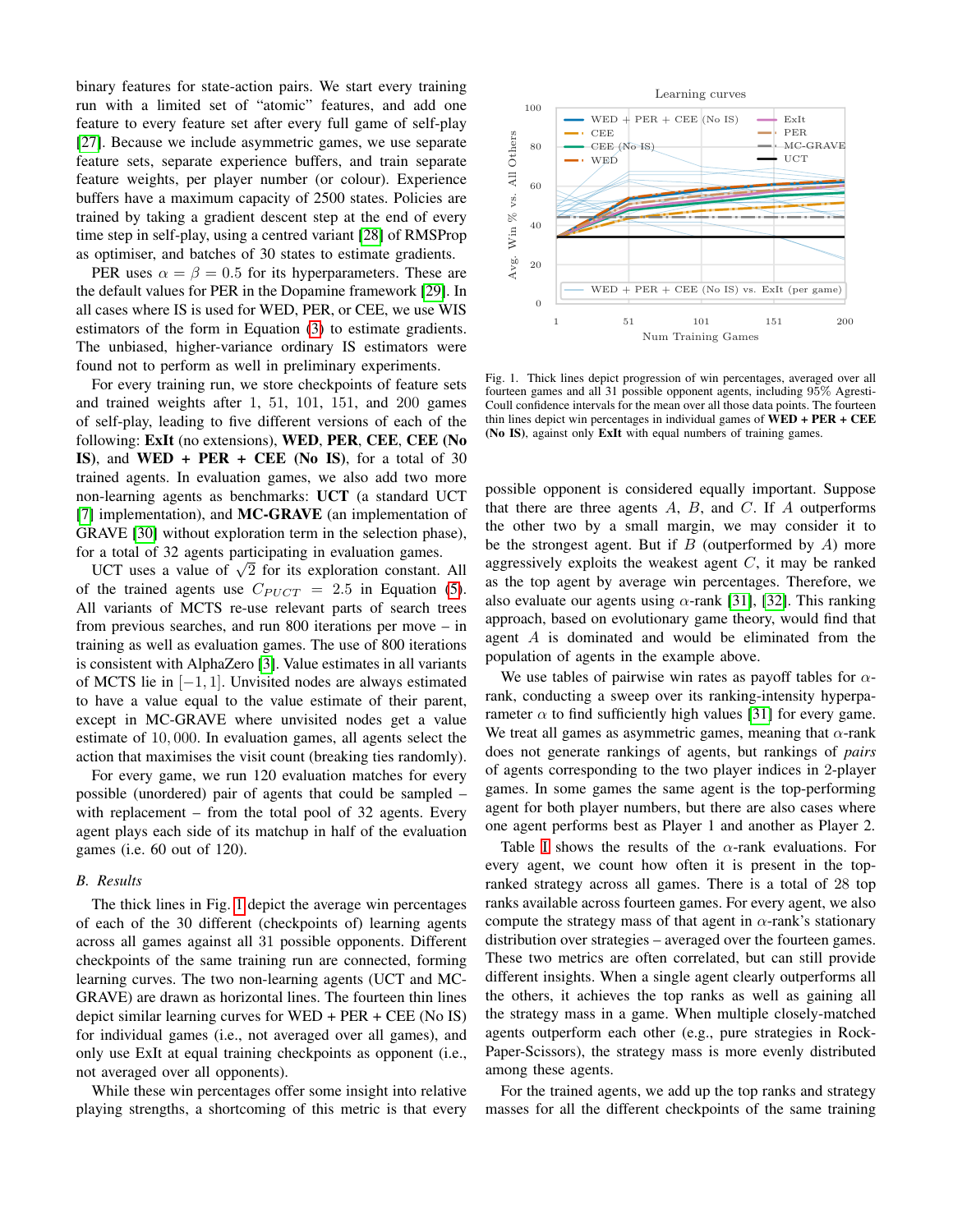#### TABLE I

<span id="page-6-2"></span>RESULTS FOR  $\alpha$ -RANK EVALUATIONS IN FOURTEEN GAMES. THE SECOND COLUMN SHOWS THE NUMBER OF TOP RANKS THAT EVERY AGENT HAS OBTAINED ACROSS THE GAMES (WITH 2 TOP RANKS AVAILABLE PER GAME, FOR THE 2 PLAYERS). THE THIRD COLUMN SHOWS THE STRATEGY MASSES OF THE DIFFERENT AGENTS IN THE STATIONARY DISTRIBUTION OF  $\alpha$ -RANK (AVERAGED OVER GAMES).

| Agent                     | Num. Top Ranks | Avg. Strategy Mass |
|---------------------------|----------------|--------------------|
| <b>UCT</b>                | 0              | 0.010              |
| <b>MC-GRAVE</b>           | 4              | 0.145              |
| ExIt                      | 3              | 0.085              |
| <b>WED</b>                | 9              | 0.304              |
| <b>PER</b>                | $\overline{2}$ | 0.118              |
| <b>CEE</b>                |                | 0.048              |
| CEE (No IS)               | 4              | 0.146              |
| $WED + PER + CEE (No IS)$ | 5              | 0.144              |
| <b>Total</b>              | 28             | $1.0\,$            |

run. There were only few cases where the final checkpoints were not definitively the strongest agents of their run.

# IX. DISCUSSION

<span id="page-6-0"></span>In Fig. [1,](#page-5-0) we see WED and the combination of extensions  $WED + PER + CEE$  (No IS) outperforming the ExIt baseline on average, especially for the early checkpoints of 51 and 101 training games, but also in later checkpoints to a lesser extent. PER on its own also has a small positive impact in the initial stages of learning. Both variants of CEE are detrimental for performance on average, with the variant that uses IS corrections performing significantly worse than the variant that ignores IS corrections.

The thin learning curves in Fig. [1](#page-5-0) show that the combination of extensions leads to major improvements in playing strength in the early stages of training in multiple games, with win percentages between 60% and 85% against ExIt with the same amount of training in five out of fourteen games after 51 training episodes. For other games, the playing strength tends to be closer to even. After 200 training episodes, there are two games where the regular ExIt has a major advantage in playing strength, but on average the extensions still lead to a minor advantage. For other extensions, we similarly observed that there can be major effects – both positive and negative – in individual games, but we omit these plots for visual clarity.

The  $\alpha$ -rank evaluations in Table [I](#page-6-2) show particularly dominant results for WED, in terms of its number of achieved top ranks as well as average presence in the stationary distributions over agents. This is interesting considering it is also the simplest of all the evaluated extensions of ExIt. PER achieves only two top ranks, but has a high average strategy mass relative to this number of top ranks. This suggests that PER has a relatively stable level of performance; it rarely leads to the best agent, but it is also rarely entirely dominated by other strategies. In contrast, ExIt without any extensions has a relatively low average strategy mass.

# X. CONCLUSION

<span id="page-6-1"></span>This paper explores three different extensions for the Expert Iteration (ExIt) self-play training framework, all three of which involve manipulations of the distribution of data that we learn from – either by modifying the distribution of data that we collect, or by modifying how we sample from it.

Firstly, we investigated applying importance sampling (IS) corrections based on the durations of episodes in which samples of experience were observed, such that – in expectation – we optimise the cross-entropy loss for the distribution of states that we would have collected if we only stored one state for every full game of self-play. We still retain sample efficiency because we do in practice retain *all* states – IS corrects for this discrepancy between the distribution of collected data, and distribution of data for which we optimise. This is referred to as weighting according to episodes durations (WED).

Secondly, we apply Prioritized Experience Replay (PER) [\[15\]](#page-7-11) to the ExIt training framework. The impact that experienced states may have on our training process is estimated by the differences between expert and apprentice policies for these states, and states that are estimated to be more informative are sampled more frequently. IS ratios are used to correct for bias introduced by this non-uniform sampling.

Thirdly, we use REINFORCE [\[24\]](#page-7-21) to train an additional exploratory policy that is rewarded for navigating to states in which there is a large mismatch between expert and apprentice policies. This exploratory policy is mixed with the standard visit-count-based policy when selecting actions during selfplay training. This is referred to as Cross-Entropy Exploration (CEE). We evaluate the introduction of this exploration mechanism both with and without applying IS corrections to correct for the modified distribution of experienced states.

An empirical evaluation across fourteen different 2-player games shows that – on average – WED, and a combination of  $WED + PER + CEE$  (No IS), lead to policies with stronger performance levels in terms of average win percentage against a pool of 31 other agents. This difference is primarily noticeable in the early stages of training. This pool of other agents includes earlier and later checkpoints of the same training run, all checkpoints of all other training runs, and two nontraining agents (UCT and MC-GRAVE). PER on its own also appears to have a minor advantage in early training stages. Either variant of CEE on its own appears to be detrimental.

An additional evaluation using the  $\alpha$ -rank [\[31\]](#page-7-28) method from evolutionary game theory provides additional evidence for some of these conclusions. The  $\alpha$ -rank evaluation is particularly favourable for WED, but also for other extensions proposed in the paper.

From these results, we conclude that it is worth examining the distributions of experience for which we optimise crossentropy losses in self-play training processes such as ExIt more closely. Various extensions that maniupulate these distributions show improvements in playing strength when averaged over fourteen games. WED, which is arguably the simplest modification examined in this paper, also appears to have one of the most noticeable impacts on training performance. Effects averaged over all games tend to be small, but we observe major effects in individual games.

For CEE, in this paper we focused on training a policy to